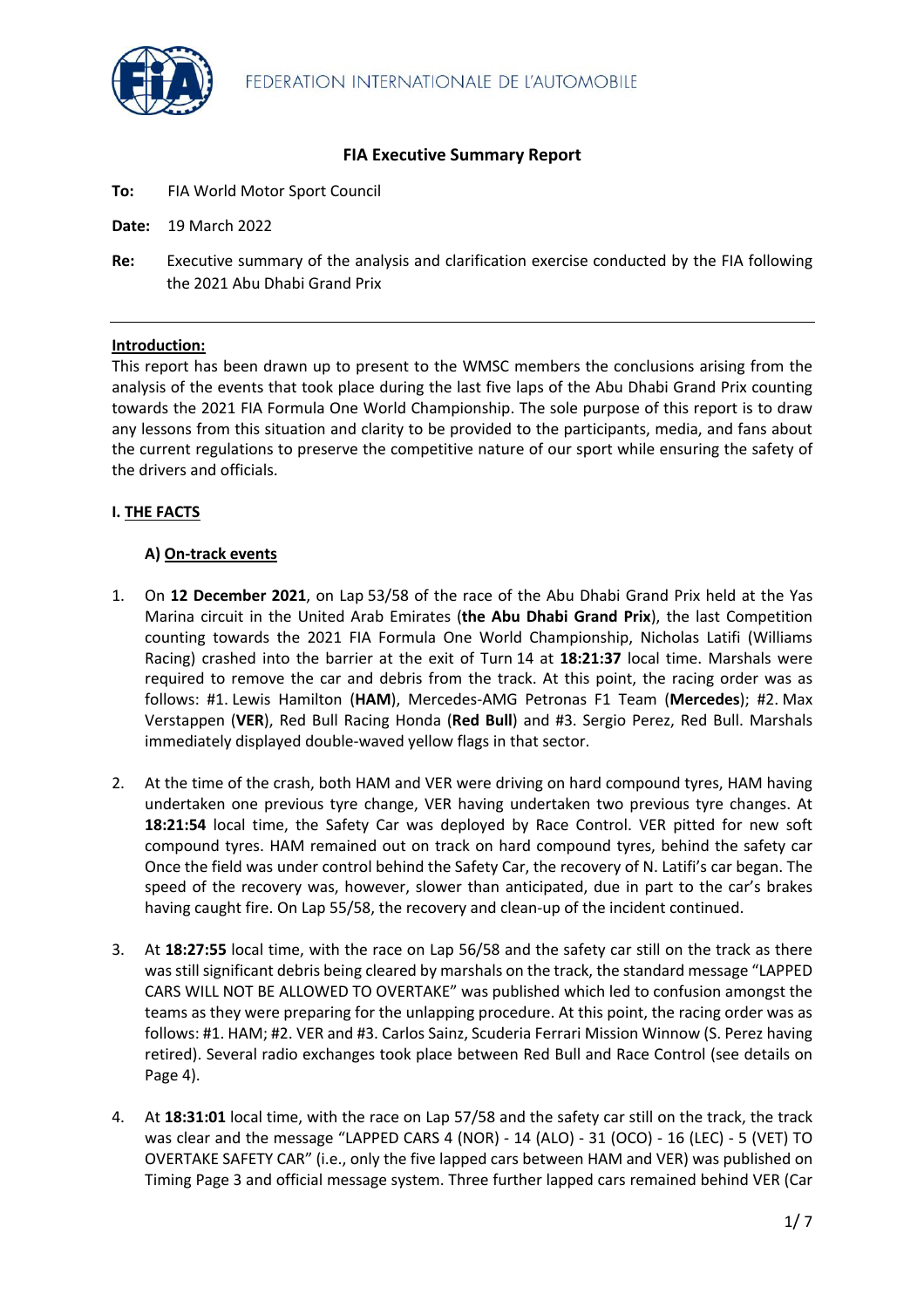

3 (Ricciardo), Car 18 (Stroll) and Car 47 (Schumacher)). Those three lapped cars were not directed to, and did not, overtake VER or others. Mercedes made a remark to Race Control by radio (see details on Page 4).

- 5. Race Control subsequently notified the teams (on Lap 57/58) as follows: "SAFETY CAR IN THIS LAP".
- 6. At **18:32** local time, with the race entering Lap 58 (the final lap), the messages "TRACK CLEAR" and "CLEAR IN TRACK SECTOR 18"were published. This allowed for green flag racing conditions on the final lap.
- 7. On Lap 58/58, VER overtook HAM at Turn 5 and took the lead in the race. At Turn 9, HAM almost touched VER while trying to overtake him, but VER stayed ahead and crossed the finish Line first. HAM crossed the finish Line second.
- 8. At **18:33** local time, the message "CHEQUERED FLAG" was published.

# **B) Protests, hearings and Stewards' decisions**

- 9. At **19:01** local time, Mercedes filed two notices of protest pursuant to Article 17 of the 2021 Formula One Sporting Regulations (F1 Sporting Regulations) and Articles 13.1 to 13.5 of the 2021 International Sporting Code (Code). The first protest alleged a breach of Article 48.8 of the F1 Sporting Regulations on the basis that VER overtook HAM during the safety car period. The second protest alleged that there had been a breach of Article 48.12 of the F1 Sporting Regulations during the Race, and sought an amendment to the Race Classification as a result (the Protest).
- 10. At **19:45** local time, the Team representatives of Mercedes and Red Bull were summoned by the Stewards for the following reason: *"Protest by Mercedes-AMG PETRONAS Formula One Team against Car 33, alleged breach of Article 48.8 of the 2021 FIA Formula One Sporting Regulations"* (i.e. Car 33 (VER) would have overtaken Car 44 (HAM) during the Safety Car period at 18:32).
- 11. At **20:45** local time, the Team representatives of Mercedes and Red Bull were summoned by the Stewards for the following reason: *"Protest by Mercedes-AMG Petronas F1 Team against the classification established at the end of the Competition, alleged breach of Article 48.12 of the 2021 FIA Formula One Sporting Regulations*".
- 12. At **22:14** local time, after having heard the representatives of both F1 Teams concerned, the Stewards issued Document 57 whereby they determined that *"although Car 33 did at one stage, for a very short period of time, move slightly in front of Car 44, at a time when both cars where accelerating and braking, it moved back behind Car 44 and it was not in front when the Safety Car period ended (i.e. at the line). Accordingly, the Protest is dismissed."*
- 13. At **23:03** local time, after having heard the representatives of Mercedes and those of Red Bull (as an "interested party") and the Race Director, the Stewards issued Document 58 (**the Decision**) whereby they determined that "*Article 15.3 allows the Race Director to control the use of the safety car, which in our determination includes its deployment and withdrawal. That although Article 48.12 may not have been applied fully, in relation to the safety car returning to the pits at the end of the following lap, Article 48.13 overrides that and once the message "Safety Car in this*  lap" has been displayed, it is mandatory to withdraw the safety car at the end of that lap. That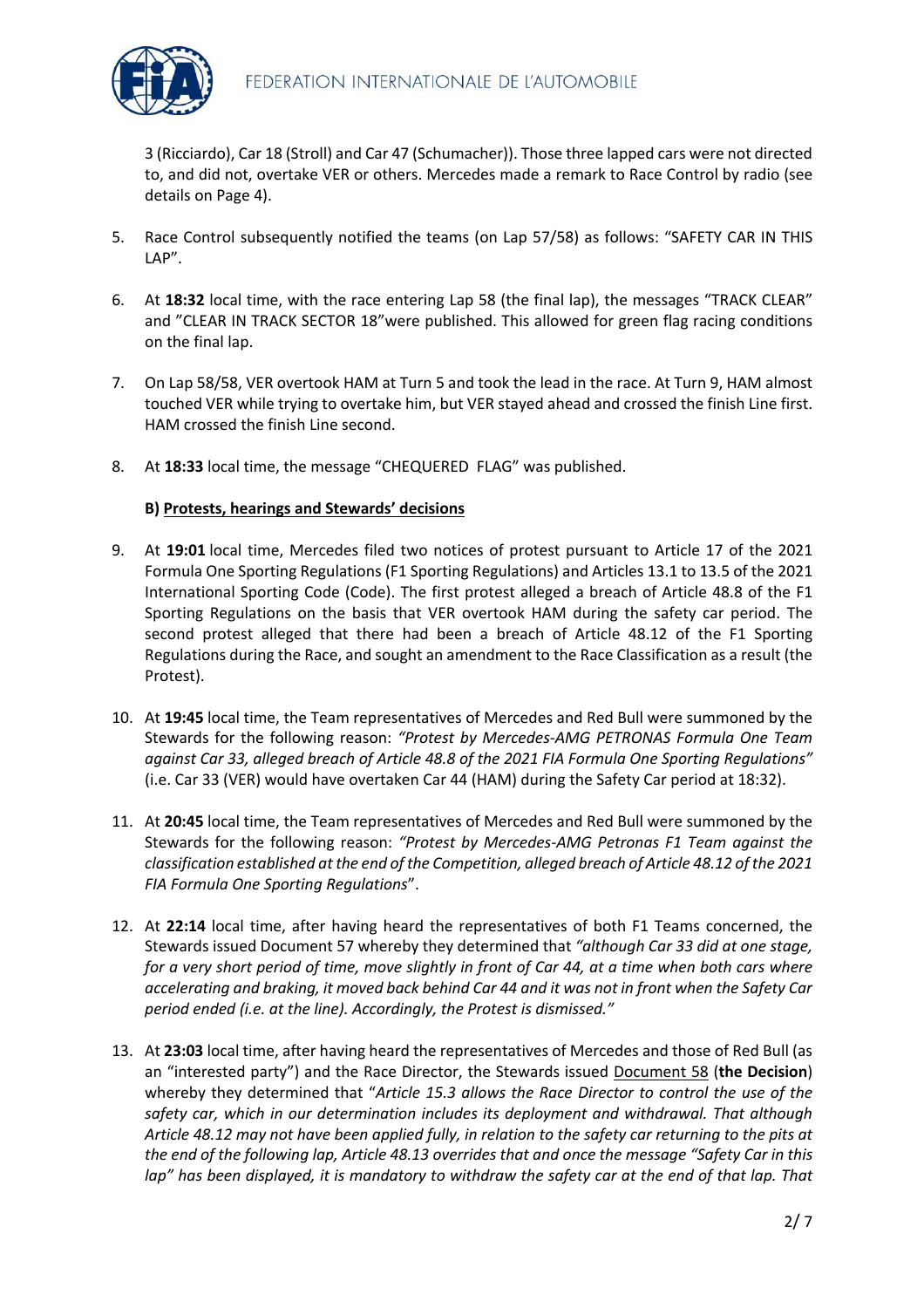

*notwithstanding Mercedes' request that the Stewards remediate the matter by amending the classification to reflect the positions at the end of the penultimate lap, this is a step that the Stewards believe is effectively shortening the race retrospectively, and hence not appropriate. Accordingly, the Protest is dismissed."* 

- 14. At **23:22** local time, within one hour of the publication of the Decision (see Article 15 of the International Sporting Code and Article 10.1.1 of the FIA Judicial and Disciplinary Rules), Mercedes notified the Stewards in writing of its intention to appeal in respect of the Stewards' decision regarding the Article 48.12 Protest. The deadline for lodging this appeal before the FIA International Court of Appeal (ICA) was 16 December 2021, 8.22 p.m. CET.
- 15. Mercedes did not submit a notification of appeal by the deadline (or at any time thereafter), but rather confirmed publicly on 16 December 2021 that it was withdrawing its appeal.

### **II. KEY ISSUES AND FINDINGS**

As confirmed by the WMSC in its statement of 15 December 2021, the purpose of the detailed analysis and clarification exercise was to identify any lessons that could be learned from the events that took place at the 2021 Abu Dhabi GP and consider how best to provide clarity to F1 participants, fans, and media regarding the Formula 1 rules and regulations going forward.

#### **1. Multiple roles and responsibilities of the Race Director**

- 16. The role of the Race Director is by nature demanding and high-pressured. However, a recurrent theme in the detailed analysis and clarification exercise was a concern that the number of roles and responsibilities of the Race Director that have accumulated over the years might be adding additional pressure to the role.
- 17. From 1997 to 2019, the role of Race Director was held by Charlie Whiting. In addition to the position of Race Director, Mr Whiting simultaneously held the positions of FIA Safety Delegate, Permanent Starter, and Single Seater Sporting Director. Following Mr Whiting's death in March 2019, Michael Masi was appointed as the new Race Director. Mr Masi had previously held the role of Deputy Race Director for F1, F2 and F3 from 2018. Mr Masi also took over Mr Whiting's roles of Safety Delegate and (from 2021) Single Seater Sporting Director.
- 18. Suggestions made by the F1 Commission, and those interviewed included that some of the Race Director's responsibilities should be divided and assigned to other persons to reduce the workload of the Race Director and allow them to focus on their key functions, including managing and controlling the race.

#### **2. Radio communications between F1 teams and the Race Director**

- 19. Radio communications between F1 teams and the Race Director were identified as another key issue during the analysis.
- 20. Direct radio communications between the F1 Teams and Race Control were made public from early on the 2021 Season as part of a broader media strategy. It should be noted that only part of the exchanges was made public.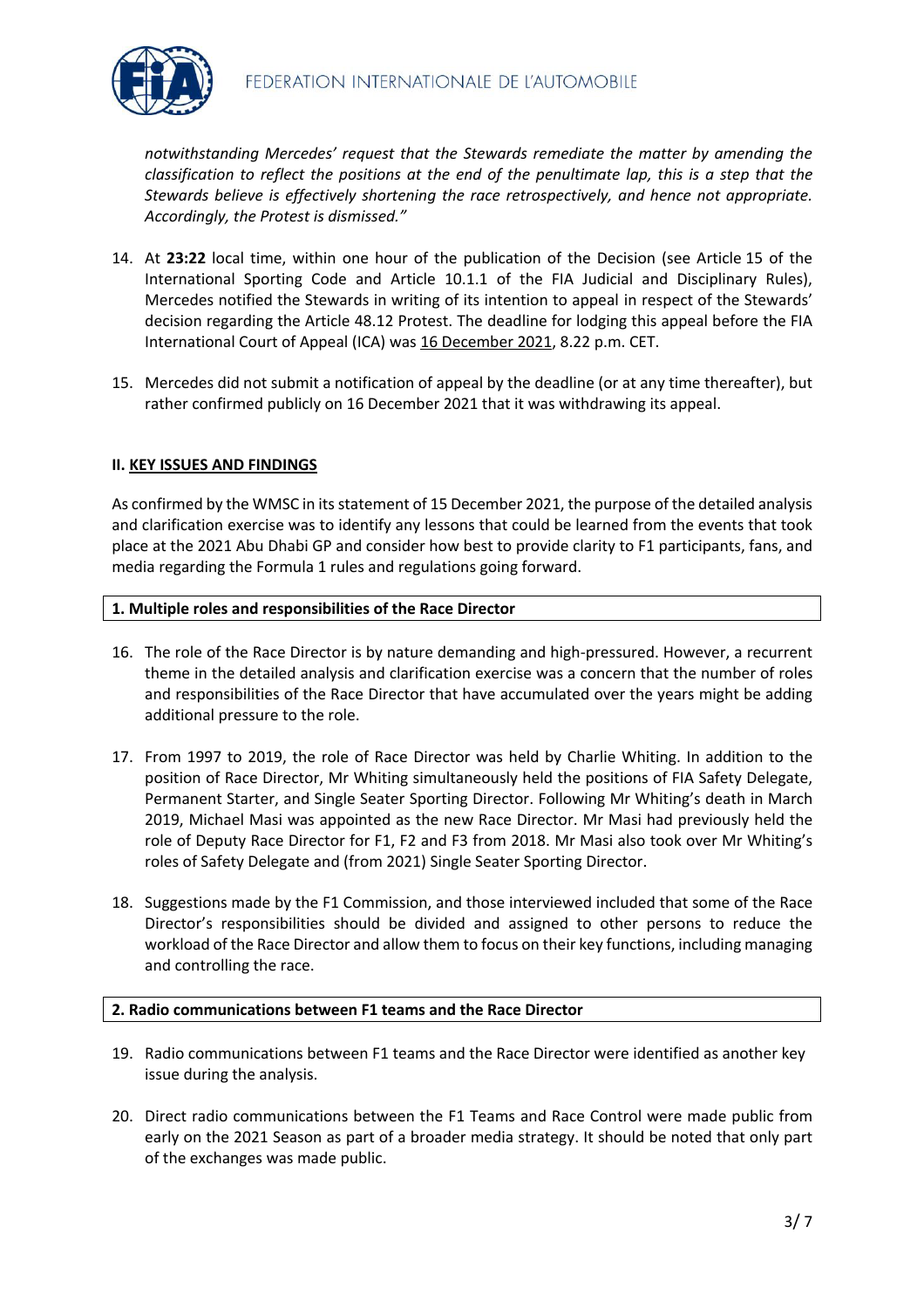

- 21. Following the 2021 Abu Dhabi GP, there was a significant amount of media attention and public debate directed towards the communications between the Race Director and the Red Bull Racing Team Principal on the one hand, and the Race Director and the Mercedes Team Principal on the other hand, especially the conversations which took place during the final laps of the race
- 22. On Lap 56/58, after the message "LAPPED CARS WILL NOT BE ALLOWED TO OVERTAKE" was published, the conversation<sup>1</sup> between Red Bull's Team Principal (Christian Horner) / Team Manager (Jonathan Wheatley) and Race Control (Michael Masi) was as follows:
	- Team Principal: Christian to Michael.
	- Race Director: Yes, go ahead Christian.
	- Team Principal: Why aren't we getting these lapped cars out of the way?
	- Race Director: Just give me… because Christian… just give me a second... OK, my main, big one is to get this incident clear.
	- Team Principal: You only need one racing lap.
	- Race Director: Yeah.
	- Team Manager: Obviously, those lapped cars, you don't need to let them go… right away round and catch up with the back of the pack.
	- Race Director: Understood.
	- Team Manager: You need to let them go....
	- Race Director: Understood. Just give us a second.
	- Team Manager: … and then we've got a motor race on our hands.
	- Race Director: Understood.
- 23. On Lap 57/58, after the message "LAPPED CARS 4 (NOR) 14 (ALO) 31 (OCO) 16 (LEC) 5 (VET) TO OVERTAKE SAFETY CAR" was published, Mercedes' Team Principal (Toto Wolff) radioed Race Control:
	- Team Principal: Michael… Michael, this isn't right. Michael, that is so not right. That is so not right.
		- [later]
	- Team Principal incorrectly stated: He [VER] just overtook under safety car.
- 24. Thus, much of the debate centred around the purpose and appropriateness of those communications and whether in-race communications between the F1 teams and the Race Director should be broadcasted or even permitted at all.
- 25. The consensus of those involved in the detailed analysis and clarification exercise was that the respective communications to the Race Director by the Red Bull Racing and Mercedes Team Principals during the final laps of the 2021 Abu Dhabi GP had a negative impact on the smooth running of the final laps because they were distracting when the Race Director needed to focus on making difficult and time-pressured decisions.
- 26. Indeed, when the Safety Car is deployed, the Race Director must in particular monitor the cars on track, the order in which they are placed, the deployment of the appropriate flags, the progress of the marshals' intervention and then, if the Clerk of the Course considers that conditions so permit, order the Safety Car to leave the track.

<sup>1</sup> https://youtu.be/77RXPgDr-24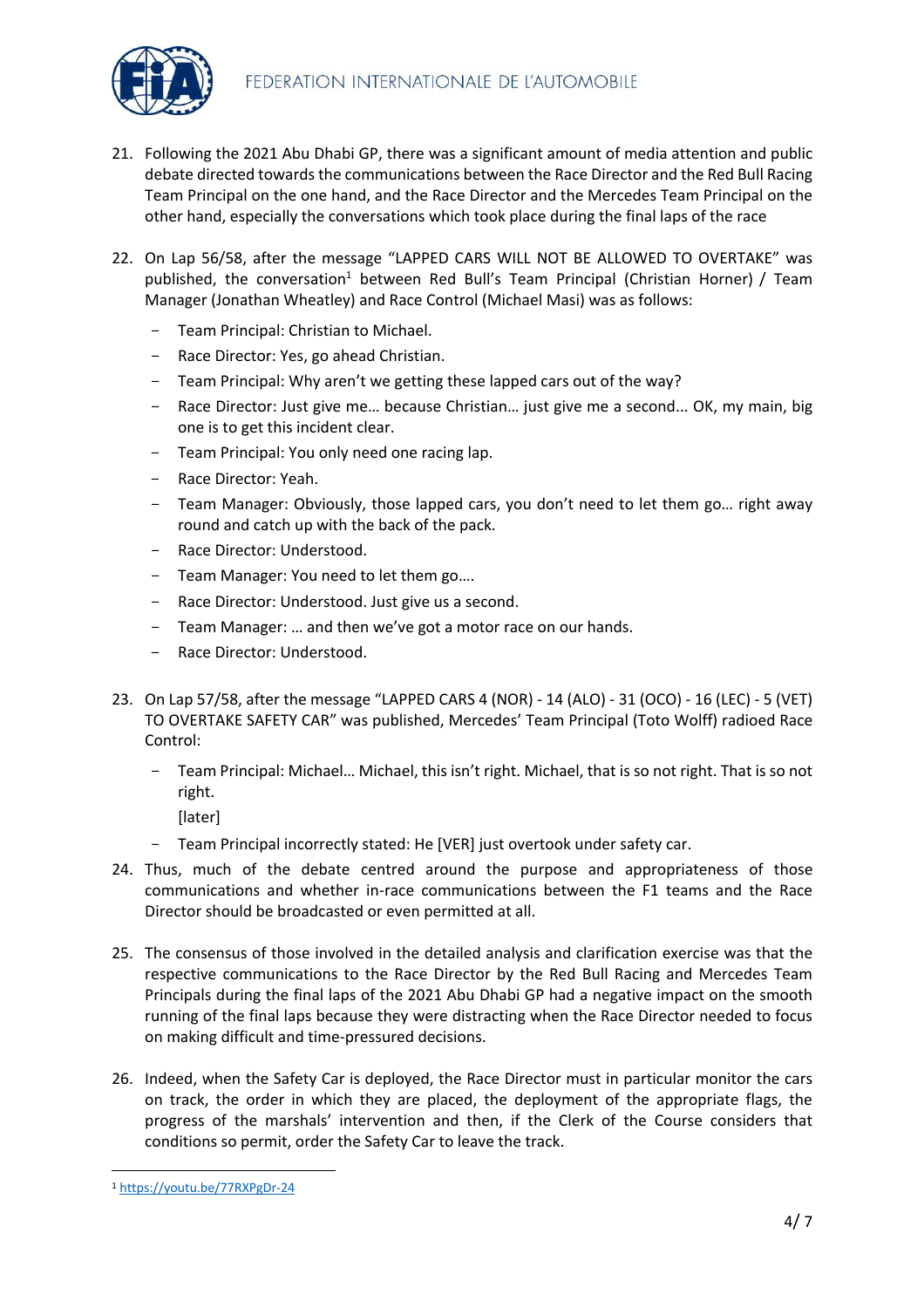

- 27. The Race Director must therefore manage both the cars on the track, the intervention of the Safety Car and what happens at the scene of the incident, i.e. a considerable number of tasks to be accomplished in a minimum of time to allow the race to resume safely and as soon as possible, while at the same time responding to the demands of the Team Principals. This requires immense concentration.
- 28. Hence, it was found that these communications were neither necessary nor helpful to the smooth running of the race. Rather, the consensus was that they add pressure to the Race Director at a critical time (i.e. at a time when the Race Director must simultaneously monitor the cars on the track, the deployment of the appropriate flags, and the progress of the marshals in clearing the track, and also liaise with the Clerk of the Course in relation to the end of the safety car period) and might seek to influence (whether directly or indirectly, or intentionally or unintentionally) the decisions made by the Race Director.
- 29. With the foregoing in mind, the consensus of those involved in the detailed analysis and clarification exercise was that communications between (on one hand) F1 teams and (on the other hand) the Race Director during a race ought to be restricted so that the Race Director would be free to perform his/her crucial role without unnecessary disruption and distractions.

### **3. Safety car unlapping procedure**

- 30. The safety car unlapping procedure was a central topic of discussion during the detailed analysis and clarification exercise, stemming from the misunderstanding regarding the application of this procedure at the 2021 Abu Dhabi GP, pursuant to Articles 48.12 and 48.13 of the F1 Sporting Regulations.
- 31. It was apparent from the analysis that there could be different interpretations of Article 48.12 and/or Article 48.13, and that this likely contributed to some of the confusion surrounding the safety car unlapping procedure. It was therefore considered that these provisions of the F1 Sporting Regulations would benefit from clarification.<sup>2</sup>
- 32. It was also considered that the decisions regarding the safety car at the end of the 2021 Abu Dhabi GP likely took into account previous discussions (including at meetings of the F1 SAC, the F1 Commission, and F1 Team Managers) that made clear the F1 teams' preference to end races under green flag racing conditions, rather than behind a safety car, when safe to do so. The F1 drivers' consultation confirmed that finishing a race under green flag racing conditions remains desirable, but that safety should always come first. If for safety reasons it is not possible to withdraw the safety car, the F1 teams confirmed that they would accept finishing the race under safety car conditions.
- 33. The process of identifying the lapped cars used to be a manual process. For 2022 season a software has been developed that will automate the communication of the list of cars that must unlap themselves.

<sup>2</sup> NB: On Lap 58/58, HAM radioed to Mercedes "This has been manipulated". It is worth noting that neither the International Olympic Committee (IOC) nor Sportradar have reported any integrity concerns regarding the official betting activity on the 2021 Abu Dhabi Grand Prix.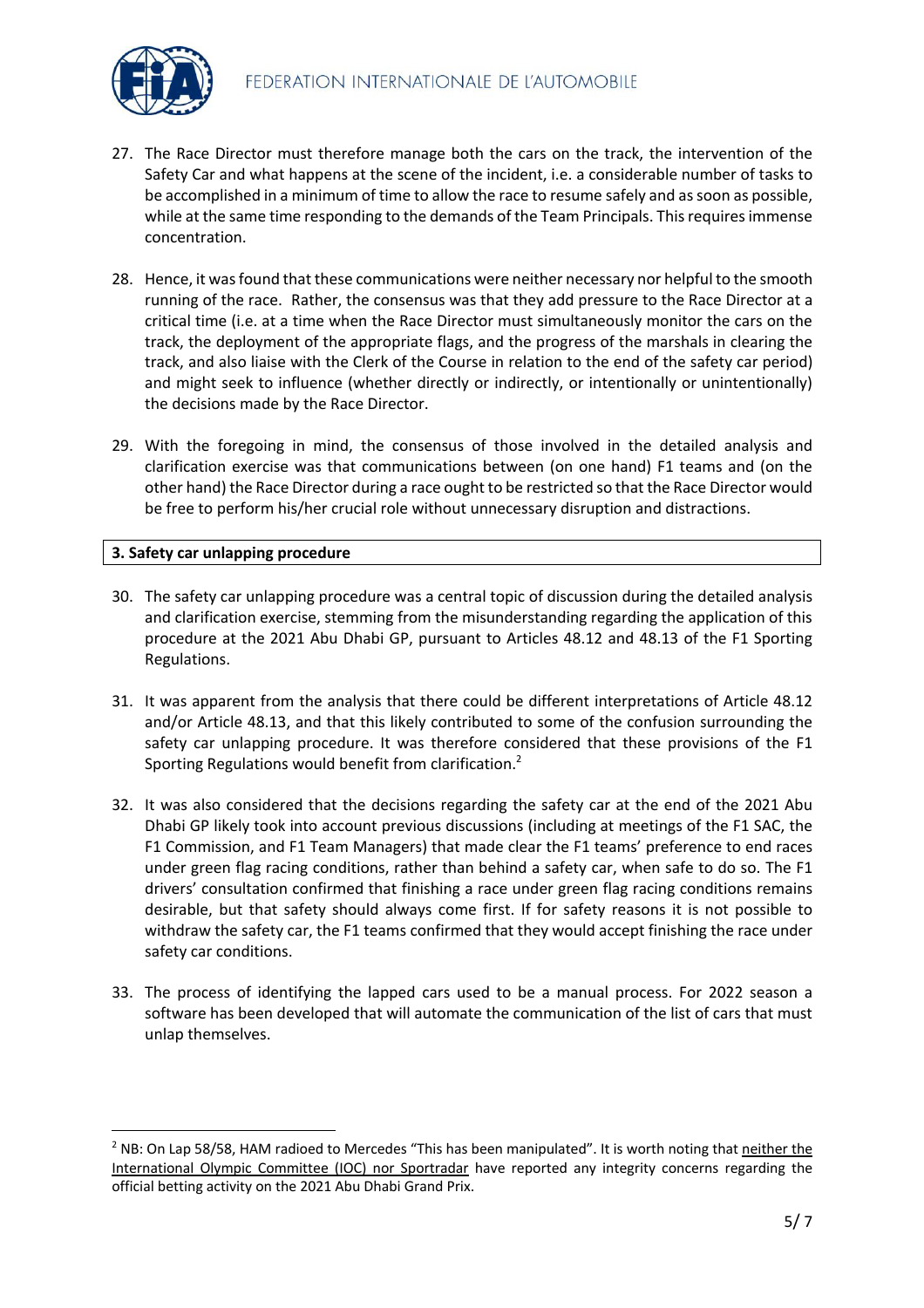- 34. In a recent E-Vote, the WMSC has confirmed a rule change that clarifies that in case of unlapping « all » cars rather than « any » cars have to unlap. Further investigation into the F1 timing system shall clarify whether a « virtual unlapping » procedure could bring advantages and simplification.
- 35. The results of the 2021 Abu Dhabi Grand Prix and the FIA Formula One World Championship are valid, final and cannot now be changed. In accordance with the rules, Mercedes made a protest to the stewards after the race, seeking to change the race classification. The stewards dismissed the protest and Mercedes then had an opportunity to appeal that decision to the FIA International Court of Appeal, but did not do so. There are no other available mechanisms in the rules for amending the race classification.

### **4. FIA race management team structure**

- 36. The support available to the race management team was identified as a key issue by participants in the analysis, in the context of ensuring that the Race Director is able to perform his/her role to the best of his/her ability.
- 37. Responsibility for supporting the race management team lies primarily with the FIA Single Seater department. When consulted in relation to the support that they provide, department staff reported that the team was positive and worked well together. They noted the demanding nature of the Race Director role, particularly in light of the Race Director's multiple roles and responsibilities. They also identified the need for additional support and resource in order to improve the functioning of the department and thereby provide better support to the race management team.
- 38. Additionally, the staff identified the need to improve communications between the FIA office in Geneva and track staff, and between the F1 Sport and F1 Technical departments. They also noted the complexity of the F1 Regulations (in particular the F1 Technical Regulations, the Technical Directives that supplement them, and the F1 Financial Regulations) and the reduction of the duration of consultancy agreements from 3 years to 1 year, often resulting in higher staff turnover and so reduced familiarity with the rules.

## **IV. THE RECOMMENDATIONS**

39.Recommendations are set out below to address the findings and conclusions in this report. These recommendations have been presented by the FIA President to both the F1 Commission and the WMSC, and were publicly announced in a statement of the FIA President released on 17 February 20223 .

**Recommendation 1:** to assist the Race Director in the decision-making process, a **Virtual Race Control Room** should be created. Like the Video Assistance Referee (VAR) in football, it will be positioned in one of the FIA Offices as a backup outside the circuit. In real-time connection with the FIA F1 race director, it will help to apply the Sporting Regulations using the most modern technological tools.

<sup>3</sup> See www.fia.com/news/fia-president-mohammed-ben-sulayem-opens-way-new-step-forward-formula-1 refereeing.